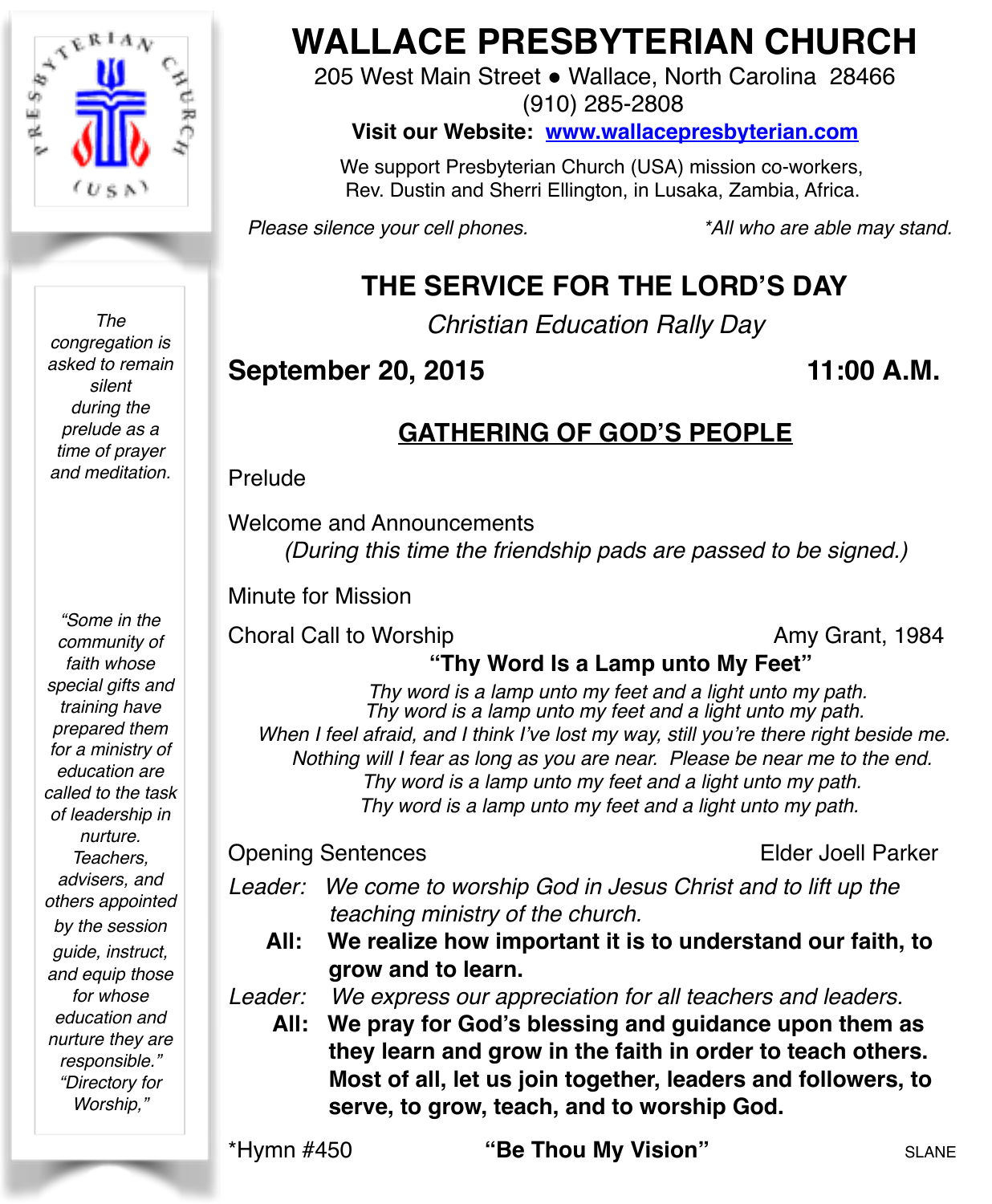\*Unison Prayer of Confession

*Have mercy on us, Almighty God. We close our minds and cover our ears to your Word for our lives and our church. We neglect your gift that is in us, the gift of new life and hope. For those moments when you have called us to do good, to be better, and to see the best for one another, but we have ignored your voice, forgive us, O God. Inspire us to open our hearts, enrich our minds, and restore our relationships with you and one another; in the name and for the sake of Jesus Christ our Lord. Amen.*

\*Responsive Asurance of Pardon! !

*Leader: May our ears tingle at God's news to us — not of destruction, but of restoration. God made whole what we have broken; God redeemed us when we were lost.*

**All: Through the saving power of our loving Savior Jesus Christ, we receive the gracious gift of forgiveness. Knowing that we are forgiven, let us be at peace within ourselves and be seekers of peace with one another. Thanks be to God!**

\*Gloria Patri Hymn #581 *Glory Be to the Father*

# **PROCLAIMING GOD'S WORD**

Children's Sermon

Anthem **"Here I Am, Lord"** *with* **"Have Thine Own Way"***arr.* McDonald

*I, the Lord of sea and sky, I have heard My people cry. All who dwell in dark and sin, My hand will save. I, who made the stars of night, I will make their darkness bright. Who will bear My light to them? Whom shall I send? Here I am, Lord. Is it I, Lord? I heard You calling in the night, in the night. I will go, Lord, if You lead me. I will hold Your people in my heart. Have Thine own way, Lord! Hae Thine own way! Thou art the potter. I am the clay. Mold me and make me after Thy will; while I am waiting yielded and still. Here I am. Here I am, Lord. It is I, Lord! I have heard You calling in the night. I will go, Lord, where You lead me. I will hold Your people in my heart. Here I am, Lord! Here am I!*

Prayer for Illumination Hymn #452 **"Open the Eyes of My Heart"** 

Old Testament Lesson Elder Joell Parker

Deuteronomy 6:1-9, 20-25 +Pages 143, 144

Hymn #488 **"I Was There to Hear Your Borning Cry"** WATERLIFE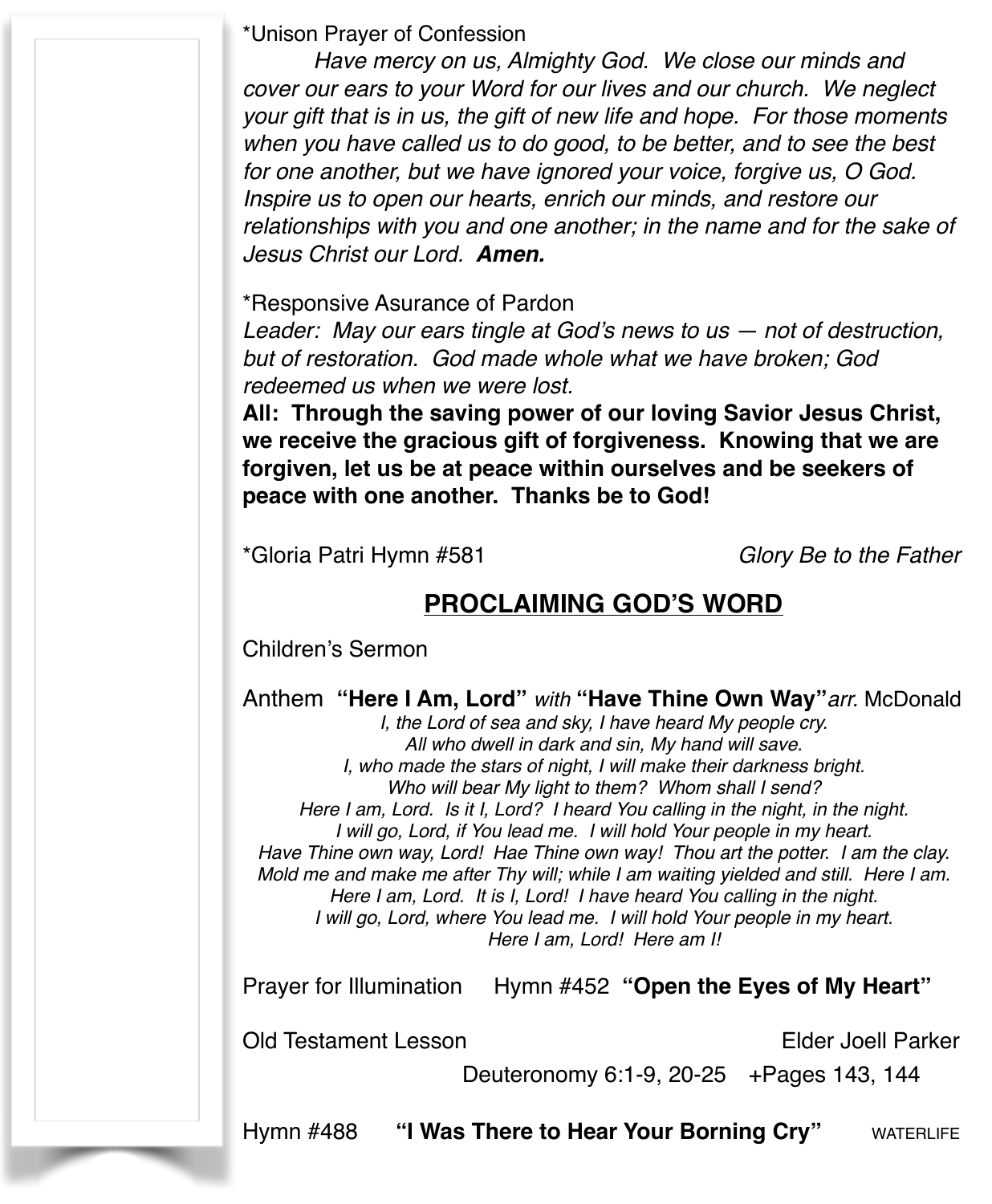*"The Bible is alive, it speaks to me; it has feet, it runs after me; it has hands, it lays hold of me . . . The Holy Scriptures require a humble reader who shows reverence and fear toward the Word of God, and constantly says, 'Teach me, teach me, teach me.'"*

*Martin Luther*

*"In the life of the Christian community God calls people to particular acts of discipleship to use their personal gifts for service in the Church and in the world. These specific acts may be strengthened and confirmed by formal recognition in worship . . . as a response to the proclamation of the Word." "Directory for Worship," PCUSA*

Epistle Lessons *2 Timothy 1:1-7; 1 Timothy 4:11-16* +Pages 968, 964

Sermon *Good Stewards of God's Grace* Dr. Philip K. Gladden !!! *"***A Living Faith"**

A Time for Reflection

Pastoral Prayer with The Lord's Prayer

INSTALLATION AND COMMISSIONING OF 2015-2016 CHRISTIAN EDUCATION LEADERS

## **GIVING THANKS TO GOD**

Presentation of Tithes and Offerings

**Offertory** 

\*Doxology

*Praise God from whom all blessings flow; Praise Him all creatures here below; Praise Him above ye heavenly host; Praise Father, Son, and Holy Ghost. Amen.*

\*Prayer of Dedication

\*The Affirmation of Faith: The Apostles' Creed I believe in God the Father Almighty, Maker of heaven and earth, And in Jesus Christ his only Son our Lord; who was conceived by the Holy Ghost, born of the Virgin Mary, suffered under Pontius Pilate, was crucified, dead, and buried; he descended into hell; the third day he rose again from the dead; he ascended into heaven, and sitteth on the right hand of God the Father Almighty; from thence he shall come to judge the quick and the dead. I believe in the Holy Ghost, the holy catholic Church, the communion of saints, the forgiveness of sins, the resurrection of the body, and the life everlasting. **Amen.**

|                     | resurrection of the body, and the life even asting. <b>Amen.</b> |                        |  |
|---------------------|------------------------------------------------------------------|------------------------|--|
| *Hymn #462          | "I Love to Tell the Story"                                       | <b>HANKEY</b>          |  |
| *Benediction        |                                                                  |                        |  |
| *Choral Benediction | "God Be the Love to Search and Keep Me"                          | Richard Colligan, 2004 |  |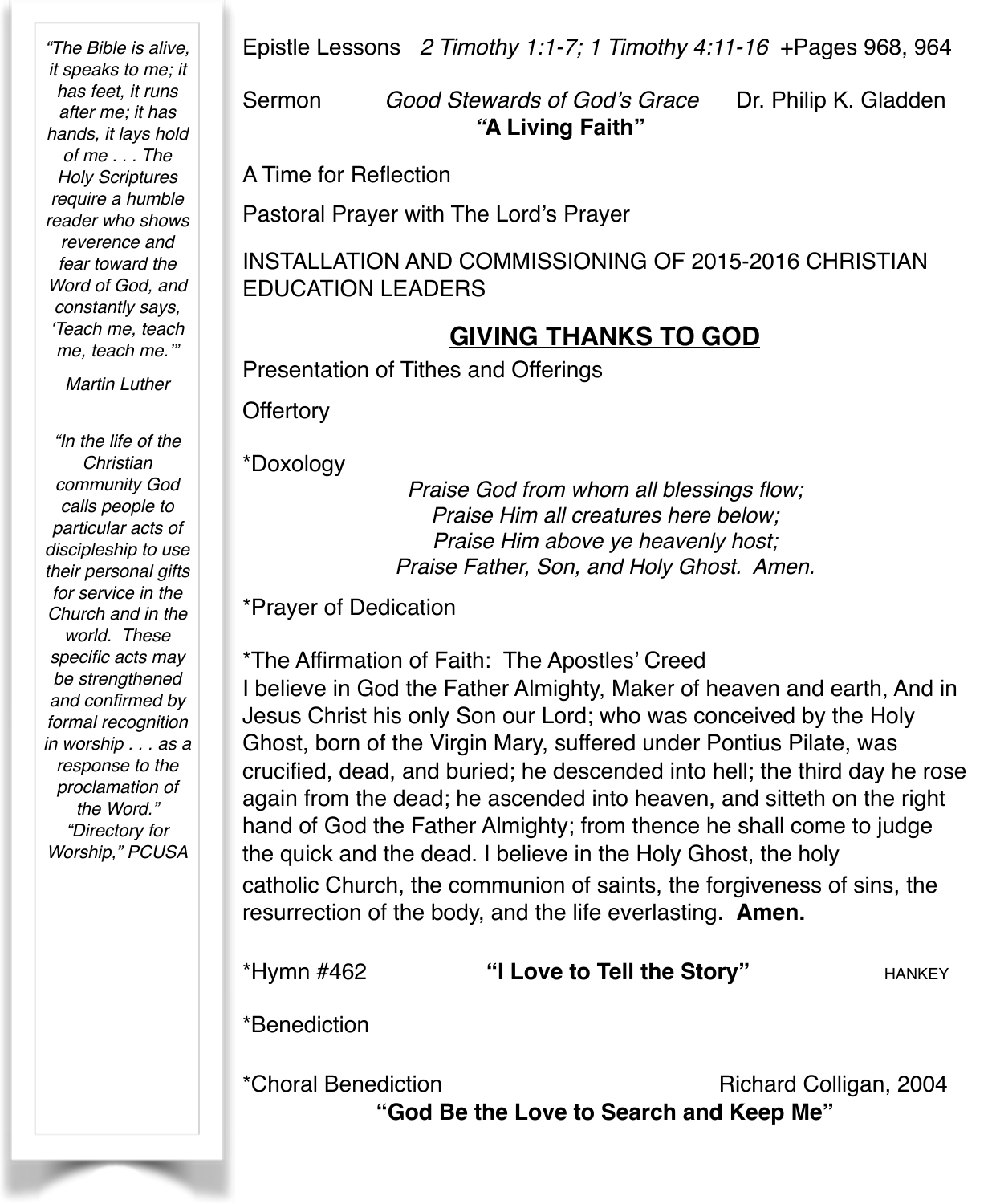#### \*Postlude

*\*All who are able may stand. +The page number in the pew Bible.*



### **SUNDAY, SEPTEMBER 20**

- 10:00 am Sunday School Classes for All Ages
- 10:30 am Refreshments in the Fellowship Hall
- 11:00 am Installation of Christian EducationLeaders for 2014-2015

## **2015-2016 Christian Education Leaders**

**! !** Youth Director: Jenna Carriker **! !** Nursery/PreK: Joell Parker & Mary Laine Rouse K- 2nd Grade: Andrea Dixon 3rd -5th Grades: Danielle Sills & Lydia Woodard 6th - 8th Grades: Tracey Carr High School: Nell Sloan Alternative Class: Philip Gladden Young Adult Class: Curt Simpson, Lauren Deer, ! ! ! ! Jason Rouse Margaret Glasgow Class: Jim Sills

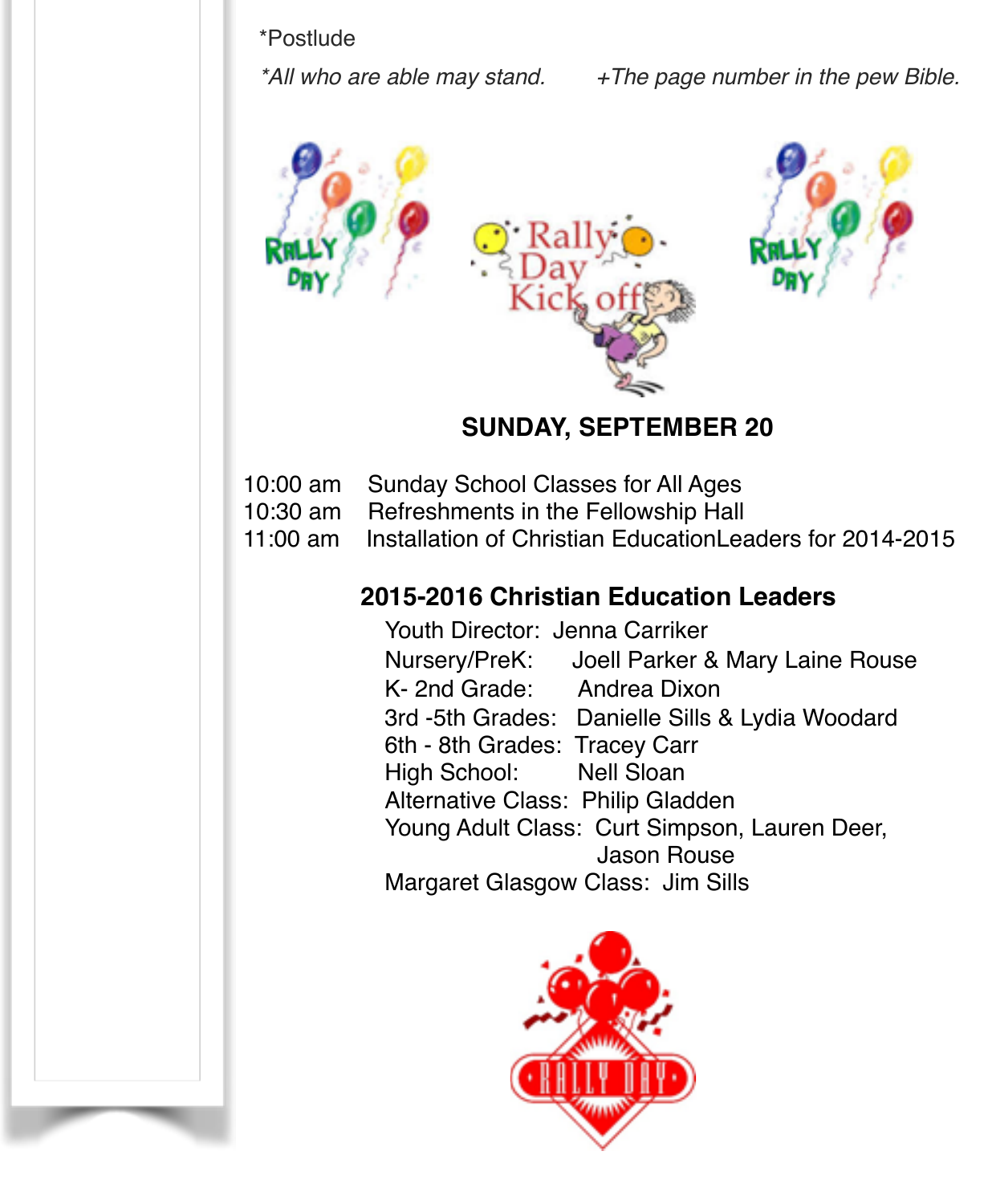| <b>WEEKLY CALENDAR</b>                                                                      |  |                                                              |  |
|---------------------------------------------------------------------------------------------|--|--------------------------------------------------------------|--|
| Sunday, September 20<br><b>Christian Education Rally Day!</b>                               |  |                                                              |  |
|                                                                                             |  | 8:30 am Sound Retreat Planning Meeting-Church Office Bldg.   |  |
|                                                                                             |  | 10:00 am Sunday School Classes for All Ages                  |  |
|                                                                                             |  | 10:30 am Refreshments in Fellowship Hall                     |  |
|                                                                                             |  | 11:00 am Worship/Installation of Christian Education Leaders |  |
|                                                                                             |  | for 2015-2016                                                |  |
| Tuesday, September 22                                                                       |  | 6:30 am Coffee in Room 304                                   |  |
|                                                                                             |  | 7:00-7:30 am SonRise Worship                                 |  |
| Wednesday, September 23 10:00 am Bible Study, Church Office Building<br>5:15-7:00 pm LOGOS! |  |                                                              |  |
|                                                                                             |  |                                                              |  |
|                                                                                             |  | 6:00 pm Handbells, Music Room                                |  |
|                                                                                             |  | 7:30 pm Choir Practice, Music Room                           |  |

# **NOTES AND ANNOUNCEMENTS**

- The session has called a Congregational Meeting for Sunday, September 27 immediately following worship for the purpose of hearing a report from the Nominating Committee and to elect elders to the session's Class of 2018.
- " **Please join** the minister for a Bible study on Deuteronomy 8:1-20 on Wednesday, September 23 at 10:00 a.m. in the Church Office Building.
- **PRAYER SHAWL MINISTRY TEAM UPDATE:** Since its inception in January 2015, the Prayer Shawl Ministry Team continues to meet every month for updates and fellowship. The team works on their own time and finished shawls are put into inventory for future distribution. To date, the ministry team has created, blessed, and distributed 21 prayer shawls, 2 lap robes and 16 prayer pockets. Gifts have been given in times of celebration, grief, and major life events; they are distributed to members (and family members) of our congregation, and friends of faith. We are planning to organize a "How to Knit or Crochet" get together soon. If you are interested in participating in the ministry, please contact Dottie Obenour at 910.285.6464 or any member of our ministry team.
- **. Helping Hands Food Pantry News:** What a busy summer for the Food Pantry it was. During June, July and August we packed 312 bags of non-perishable food for Cheryl Brinkley to distribute to folks visiting the pantry! Currently, we are in short supply of:

#### **Canned Soups** !

F**ruits**, 14 - 15 oz cans (the small plastic cups of applesauce usually sold in packs of 4 or 6 are great, too) !

#### **Meats - Chicken, Treet, Spam, Vienna Sausage**

 If you would like to contribute, please leave your donations in the basket located in Fellowship Hall or you may bring them directly to the pantry at any time. **Thank you, for you help!** 

#### The Food Pantry Volunteers:

Joy and Arnie Young, Shirley Wheeler, Joe Tillman, Cheryl and Art Raymond